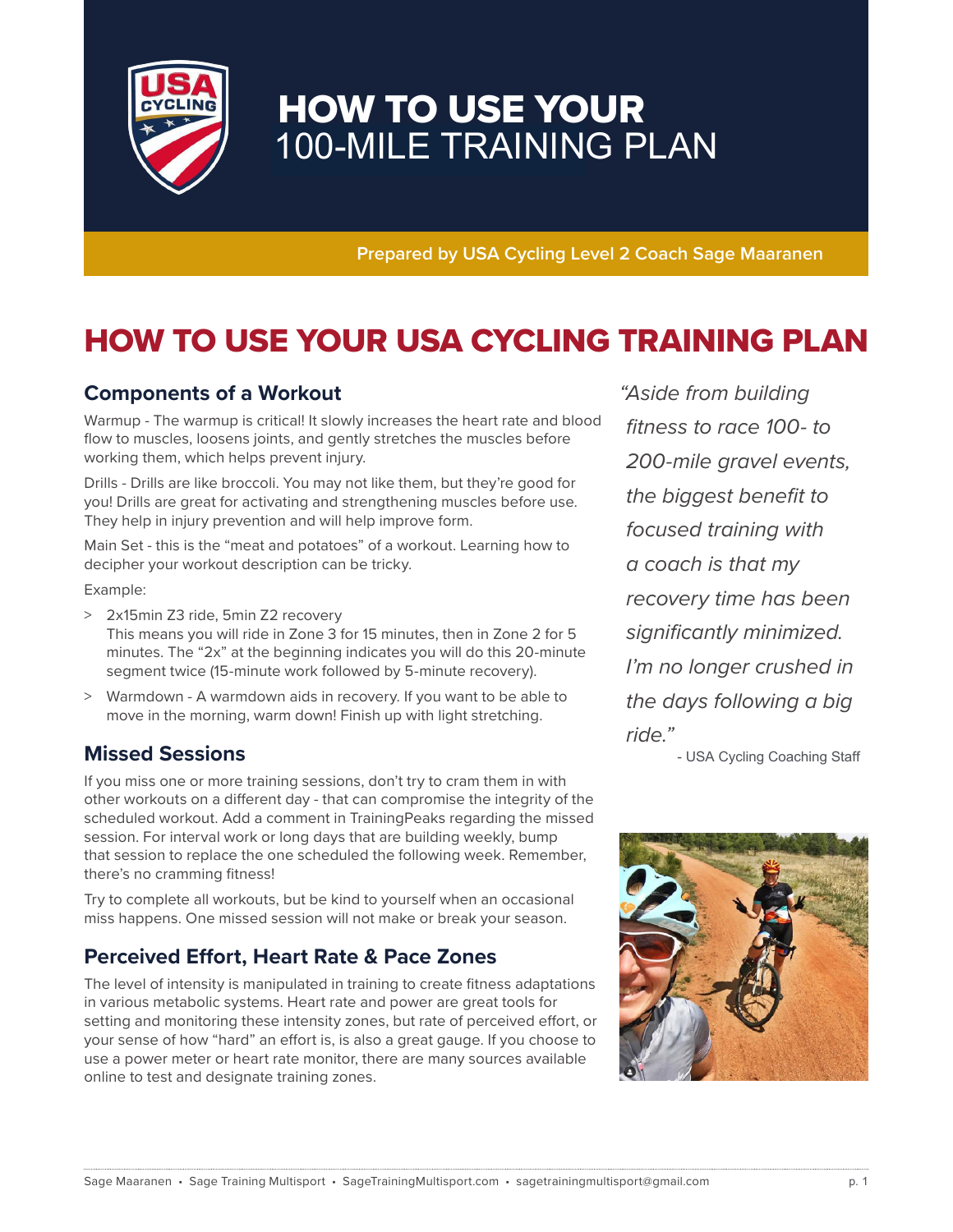

# HOW TO USE YOUR 100-MILE TRAINING PLAN

**Prepared by USA Cycling Level 2 Coach Sage Maaranen**

## HOW TO USE YOUR USA CYCLING TRAINING PLAN continued

#### **Rate of Perceived Effort:**

Rate of Perceived Effort (RPE) is frequently used on different scales. For ease, the scale in this training plan uses a scale of 1-10.

#### **The Zones:**

> Zone 1- Recovery Zone

 Rate of Perceived Effort (RPE) is <5. Should feel very easy, almost guiltinducing! Zone 1 is great for recovery after a harder interval, or for an entire recovery session as movement at an easy pace can help develop economy.

> Zone 2- Aerobic Endurance

 RPE is in the 5-7 range. Pace and effort feels very easy at the beginning, but if held for a long duration becomes more and more challenging. If running or cycling at this level, it should be easy to hold a conversation.

 Many athletes have a hard time with the idea of training slow on purpose. But some really cool stuff happens during aerobic training. It helps increase stroke volume (the amount of blood pumped per beat), aerobic enzymes, mitochondria, and capillarization. To learn more about the benefits of aerobic training, check out online resources.

- > Zone 3- Tempo RPE is 7-8, conversation is difficult to hold.
- > Zone 4-Lactate Threshold

 RPE 8-9. A tough effort. Legs and lungs are burning! It would be difficult to hold this pace for more than an hour.

 On workouts with Z4 intervals less than 5 minutes, rely on perceived effort and pace rather than heart rate as there is a delay before heart rate rises.

> Zone 5- Anaerobic

 RPE 10. These efforts can help boost aerobic capacity (VO2max), economy, and anaerobic threshold. In racing, this zone can be used to make short, big pushes. Intervals are short (if you can hold the effort for more than 5-6 minutes, you are under the target effort) with rest periods equal to the work interval.

 On workouts with shorter intervals, it will take heart rate a while to catch up. On these intervals, rely on perceived effort and pace rather than heart rate.

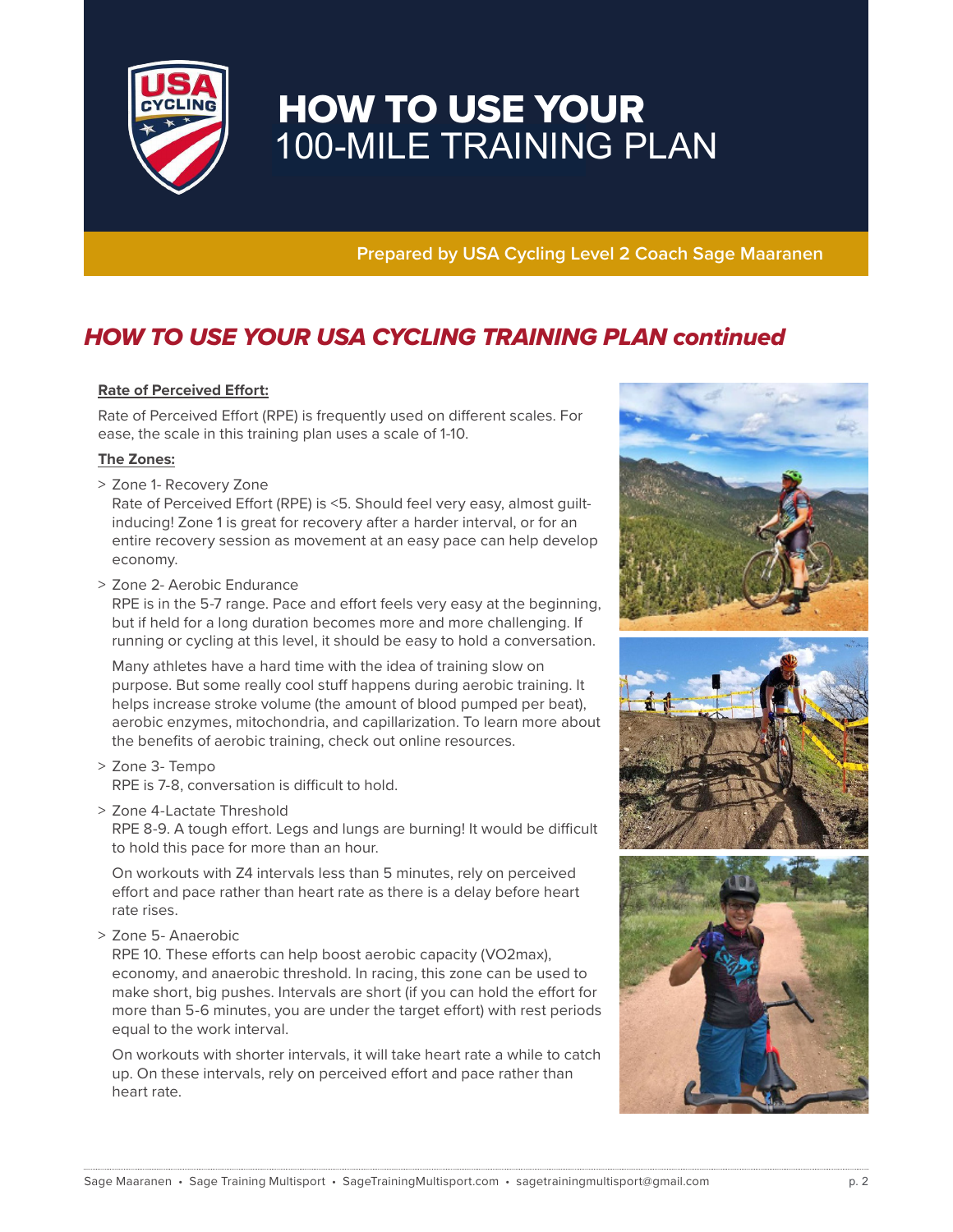

# NEW RIDER TRAINING PLAN 100-MILE TRAINING PLAN

### **Prepared by USA Cycling Level 2 Coach Sage Maaranen**

|               | DAY <sub>1</sub> | DAY <sub>2</sub>                                                                                                                                                                                                                                                      | DAY <sub>3</sub>                                                                                                                                                                                                                              | DAY 4                                                                     | DAY <sub>5</sub>                                                                                                                                                                                                                                                                                                                                               | DAY <sub>6</sub>                                                                                                                                                                                                                                                                                                                                                                                                                                                                                                        | DAY 7                                                                                                                                                                                                                                                                          |
|---------------|------------------|-----------------------------------------------------------------------------------------------------------------------------------------------------------------------------------------------------------------------------------------------------------------------|-----------------------------------------------------------------------------------------------------------------------------------------------------------------------------------------------------------------------------------------------|---------------------------------------------------------------------------|----------------------------------------------------------------------------------------------------------------------------------------------------------------------------------------------------------------------------------------------------------------------------------------------------------------------------------------------------------------|-------------------------------------------------------------------------------------------------------------------------------------------------------------------------------------------------------------------------------------------------------------------------------------------------------------------------------------------------------------------------------------------------------------------------------------------------------------------------------------------------------------------------|--------------------------------------------------------------------------------------------------------------------------------------------------------------------------------------------------------------------------------------------------------------------------------|
| WEEK          | Rest Day         | Tempo Ride 2x10<br>Warmup-15min<br>gradually increasing<br>pace and effort<br>Set-2x10min Z3.<br>5min recoveries<br>Warmdown-10min<br>easy spin                                                                                                                       | Easy Spin + drills<br>Spin around and<br>have fun for 1-1.5hrs.<br>Find an empty<br>parking lot to<br>practice clipping in<br>and out, looking over<br>your shoulder while<br>riding in a straight<br>line and grabbing<br>your water bottle. | Rest Day<br>or Or Easy<br>Training<br>(e.g. yoga,<br>hiking,<br>swimming) | Foundation Ride<br>15-20mi ride at an easy<br>Z2 effort. Try to keep<br>cadence high, roughly<br>90rpm.                                                                                                                                                                                                                                                        | Easy Spin + drills<br>Spin around and have<br>fun for 1hr. Find an<br>empty parking lot to<br>practice hand signals<br>for riding on the road,<br>making right and left<br>turns, and grabbing<br>snacks, etc., from your<br>pocket.<br>Or Strength Work<br>Or Easy Cross-training<br>(e.g., yoga, hiking,<br>swimming)<br>Or Rest Day                                                                                                                                                                                  | Long Ride- 40mi<br>Ideally on terrain similar<br>to your race course:<br>Warmup-10min easy<br>spinning, gradually<br>increasing effort to<br>Z2. Include 4x30sec<br>1-legged pedaling drill.<br>Ride for a total of<br>15-18mi, shooting for<br>average effort to be<br>in Z2. |
| WEEK          | <b>Rest Day</b>  | Tempo Ride 2x15<br>Warmup-15min<br>gradually increasing<br>pace and effort<br>Set- 2x15min Z3.<br>5min recoveries<br>Warmdown-10min<br>easy spin                                                                                                                      | Foundation Ride<br>20-25mi ride at an<br>easy Z2 effort. Try to<br>keep cadence high,<br>roughly 90rpm.                                                                                                                                       | Rest Day<br>or Or Easy<br>Training<br>(e.g. yoga,<br>hiking,<br>swimming) | <b>Foundation Ride</b><br>20-25mi ride at an<br>easy Z2 effort. Try to<br>keep cadence high,<br>roughly 90rpm.                                                                                                                                                                                                                                                 | Easy Spin + drills<br>Spin around and<br>have fun for 1hr.<br>Recruit a friend and<br>practice riding behind<br>one another. Focus<br>on making your<br>movements predictable<br>so that the rider behind<br>you can anticipate your<br>actions. To make this<br>fun, try playing Follow<br>the Leader in an empty<br>parking lot.<br>Or Strength Work<br>Or Easy Cross-training<br>(e.g., yoga, hiking,<br>swimming)<br>Or Rest Day                                                                                    | Long Ride- 50mi<br>Ideally on terrain similar<br>to your race course:<br>Warmup-10min easy<br>spinning, gradually<br>increasing effort to<br>Z2. Include 4x30sec<br>1-legged pedaling drill.<br>Ride for a total of 50mi,<br>shooting for average<br>effort to be in Z2.       |
| $\infty$<br>田 | <b>Rest Day</b>  | Tempo Ride 2x20<br>Warmup-15min<br>gradually increasing<br>pace and effort<br>Set- 2x20min Z3,<br>5min recoveries.<br>If your event will<br>include longer<br>climbs, it's a great<br>idea to do these<br>tempo intervals on<br>hills.<br>Warmdown-10min<br>easy spin | Foundation Ride<br>25mi ride at an easy<br>Z2 effort. Try to<br>keep cadence high,<br>roughly 90rpm.                                                                                                                                          | Rest Day<br>or Or Easy<br>Training<br>(e.g. yoga,<br>hiking,<br>swimming) | Group Ride or Tempo<br>Climbs 2x15<br>Warmup-15min<br>gradually increasing<br>pace and effort<br>Set- On a hill, 2x15min<br>climbs in Z3, recover<br>on descent back to<br>start.<br>If you live in an area<br>where hills are hard to<br>find, put your bike in<br>a big gear, pedal with<br>slow cadence, and sit<br>up tall.<br>Warmdown-10min<br>easy spin | Easy Spin + drills<br>Spin around and<br>have fun for 1hr.<br>Recruit a friend and<br>practice riding behind<br>one another. Focus<br>on making your<br>movements predictable<br>so that the rider behind<br>you can anticipate your<br>actions. To make this<br>fun, try playing Follow<br>the Leader in an empty<br>parking lot. This week,<br>challenge your comfort<br>zone with proximity to<br>the rider ahead.<br>Or Strength Work<br>Or Easy Cross-training<br>(e.g., yoga, hiking,<br>swimming)<br>Or Rest Day | Long Ride- 60mi<br>Ideally on terrain similar<br>to your race course:<br>Warmup-10min easy<br>spinning, gradually<br>increasing effort to<br>Z2. Include 4x30sec<br>1-legged pedaling drill.<br>Ride for a total of 60mi.<br>shooting for average<br>effort to be in Z2.       |
|               |                  |                                                                                                                                                                                                                                                                       |                                                                                                                                                                                                                                               |                                                                           | Sage Maaranen • Sage Training Multisport • SageTrainingMultisport.com • sagetrainingmultisport@gmail.com                                                                                                                                                                                                                                                       |                                                                                                                                                                                                                                                                                                                                                                                                                                                                                                                         | p. 3                                                                                                                                                                                                                                                                           |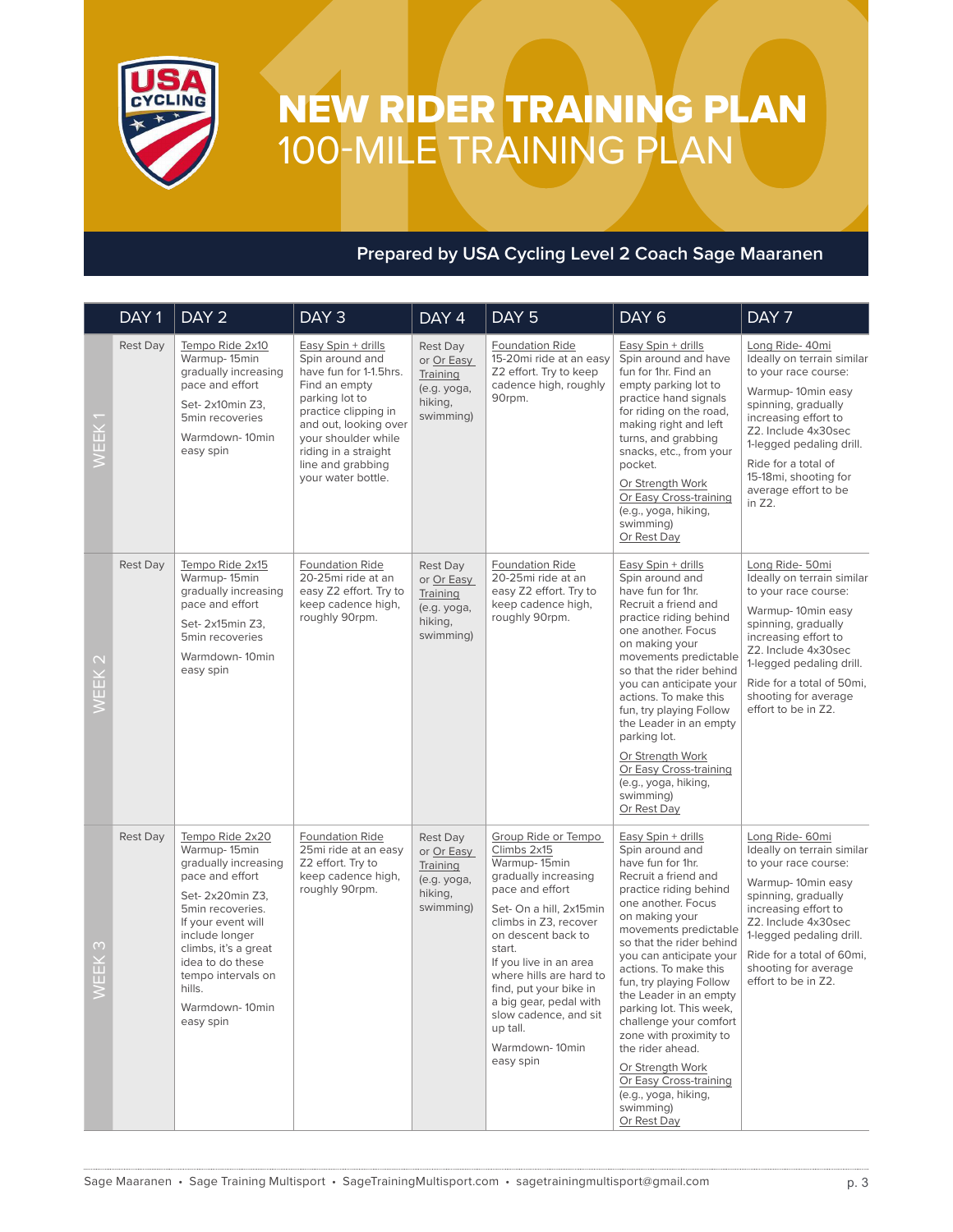

# NEW RIDER TRAINING PLAN 100-MILE TRAINING PLAN

### **Prepared by USA Cycling Level 2 Coach Sage Maaranen**

|                                                                                                                  | DAY <sub>1</sub>                    | DAY <sub>2</sub>                                                                                                                                                                                                                                                                                                                                                                                                            | DAY <sub>3</sub>                                                                                                                                                                                                                                                                                                                             | $\overline{DAY}$ 4                                                       | DAY <sub>5</sub>                                                                                                                                                                                                                                                                                                                                              | DAY <sub>6</sub>                                                                                                                                                                                      | DAY 7                                                                                                                                                                                                                                                                          |
|------------------------------------------------------------------------------------------------------------------|-------------------------------------|-----------------------------------------------------------------------------------------------------------------------------------------------------------------------------------------------------------------------------------------------------------------------------------------------------------------------------------------------------------------------------------------------------------------------------|----------------------------------------------------------------------------------------------------------------------------------------------------------------------------------------------------------------------------------------------------------------------------------------------------------------------------------------------|--------------------------------------------------------------------------|---------------------------------------------------------------------------------------------------------------------------------------------------------------------------------------------------------------------------------------------------------------------------------------------------------------------------------------------------------------|-------------------------------------------------------------------------------------------------------------------------------------------------------------------------------------------------------|--------------------------------------------------------------------------------------------------------------------------------------------------------------------------------------------------------------------------------------------------------------------------------|
| 4<br>WEEK                                                                                                        | Recovery<br>Week<br><b>Rest Day</b> | Foundation Ride with<br>1x10 Tempo<br>1hr ride. At any point<br>in the ride, include<br>1x10min Z3. Be sure<br>to warm up and warm<br>down.                                                                                                                                                                                                                                                                                 | Easy Spin + drills<br>Spin around and<br>have fun for 30min-<br>1hr. Recruit a friend<br>and practice riding<br>behind one another.<br>Focus on making<br>your movements<br>predictable so that<br>the rider behind you<br>can anticipate your<br>actions. To make<br>this fun, try playing<br>Follow the Leader in<br>an empty parking lot. | Rest Day<br>or Easy<br>Cross-Train<br>(Eg. Yoga,<br>hiking,<br>swimming) | Foundation Ride with<br>1x10 Tempo<br>1hr ride. At any point<br>in the ride, include<br>1x10min Z3. Be sure<br>to warmup and<br>warmdown.                                                                                                                                                                                                                     | Bonus Rest Day                                                                                                                                                                                        | <b>Foundation Ride</b><br>30mi ride at an easy<br>Z2 effort. Try to keep<br>cadence high, roughly<br>90rpm.                                                                                                                                                                    |
| Ю<br>WEEK                                                                                                        | <b>Rest Day</b>                     | Tempo Ride 1x30<br>Warmup-20 min<br>gradually increasing<br>pace and effort.<br>Include 6x30-sec<br>1-leg drills.<br>Main Set-1x30 min<br>Z3<br>30min Z2. If your<br>event will include<br>longer climbs, it's<br>a great idea to do<br>these tempo intervals<br>on hills.<br>Warmdown-10 min<br>gradually reducing<br>pace and effort to Z1.                                                                               | Foundation Ride<br>25-30mi ride at an<br>easy Z2 effort. Try to<br>keep cadence high,<br>roughly 90rpm.                                                                                                                                                                                                                                      | Rest Day<br>or Easy<br>Cross-Train<br>(Eg. Yoga,<br>hiking,<br>swimming) | Group Ride or Tempo<br>Climb 4x10<br>Warmup-15min<br>gradually increasing<br>pace and effort<br>Set- On a hill, 4x10min<br>climbs in Z3, recover<br>on descent back to<br>start. If you live in<br>an area where hills<br>are hard to find, put<br>your bike in a big<br>gear, pedal with slow<br>cadence, and sit up<br>tall.<br>Warmdown-10min<br>easy spin | Foundation Ride<br>30mi ride at an easy<br>Z2 effort. Try to keep<br>cadence high, roughly<br>90rpm<br>Or Strength Work<br>Or Easy Cross-training<br>(e.g., yoga, hiking,<br>swimming)<br>Or Rest Day | Long Ride-70mi<br>Ideally on terrain similar<br>to your race course:<br>Warmup-10min easy<br>spinning, gradually<br>increasing effort to<br>Z2. Include 4x30sec<br>1-legged pedaling drill.<br>Ride for a total of 70mi,<br>shooting for average<br>effort to be in Z2.        |
| $\circ$<br>WEEK                                                                                                  | <b>Rest Day</b>                     | Tempo Ride 3x20<br>Warmup-20 min<br>gradually increasing<br>pace and effort.<br>Include 6x30-sec<br>1-leg drills.<br>Main Set-3x20<br>min Z3; 5-min Z1<br>recoveries. Option<br>to alternate high and<br>low cadence on each<br>set.<br>If your event will<br>include longer<br>climbs, it's a great<br>idea to do these<br>tempo intervals on<br>hills.<br>Warmdown-10 min<br>gradually reducing<br>pace and effort to Z1. | Foundation Ride<br>30mi ride at an easy<br>Z2 effort. Try to<br>keep cadence high,<br>roughly 90rpm.                                                                                                                                                                                                                                         | Rest Day<br>or Easy<br>Cross-Train<br>(Eg. Yoga,<br>hiking,<br>swimming) | Group Ride or Tempo<br>Climb 3x15<br>Warmup-15min<br>gradually increasing<br>pace and effort<br>Set- On a hill, 3x15min<br>climbs in Z3, recover<br>on descent back to<br>start.<br>If you live in an area<br>where hills are hard to<br>find, put your bike in<br>a big gear, pedal with<br>slow cadence, and sit<br>up tall.<br>Warmdown-10min<br>easy spin | Foundation Ride<br>30mi ride at an easy<br>Z2 effort. Try to keep<br>cadence high, roughly<br>90rpm<br>Or Strength Work<br>Or Easy Cross-training<br>(e.g., yoga, hiking,<br>swimming)<br>Or Rest Day | Long Ride-80-85<br>Ideally on terrain similar<br>to your race course:<br>Warmup-10min easy<br>spinning, gradually<br>increasing effort to<br>Z2. Include 4x30sec<br>1-legged pedaling drill.<br>Ride for a total of<br>80-85mi, shooting for<br>average effort to be<br>in Z2. |
| p. 4<br>Sage Maaranen • Sage Training Multisport • SageTrainingMultisport.com • sagetrainingmultisport@gmail.com |                                     |                                                                                                                                                                                                                                                                                                                                                                                                                             |                                                                                                                                                                                                                                                                                                                                              |                                                                          |                                                                                                                                                                                                                                                                                                                                                               |                                                                                                                                                                                                       |                                                                                                                                                                                                                                                                                |